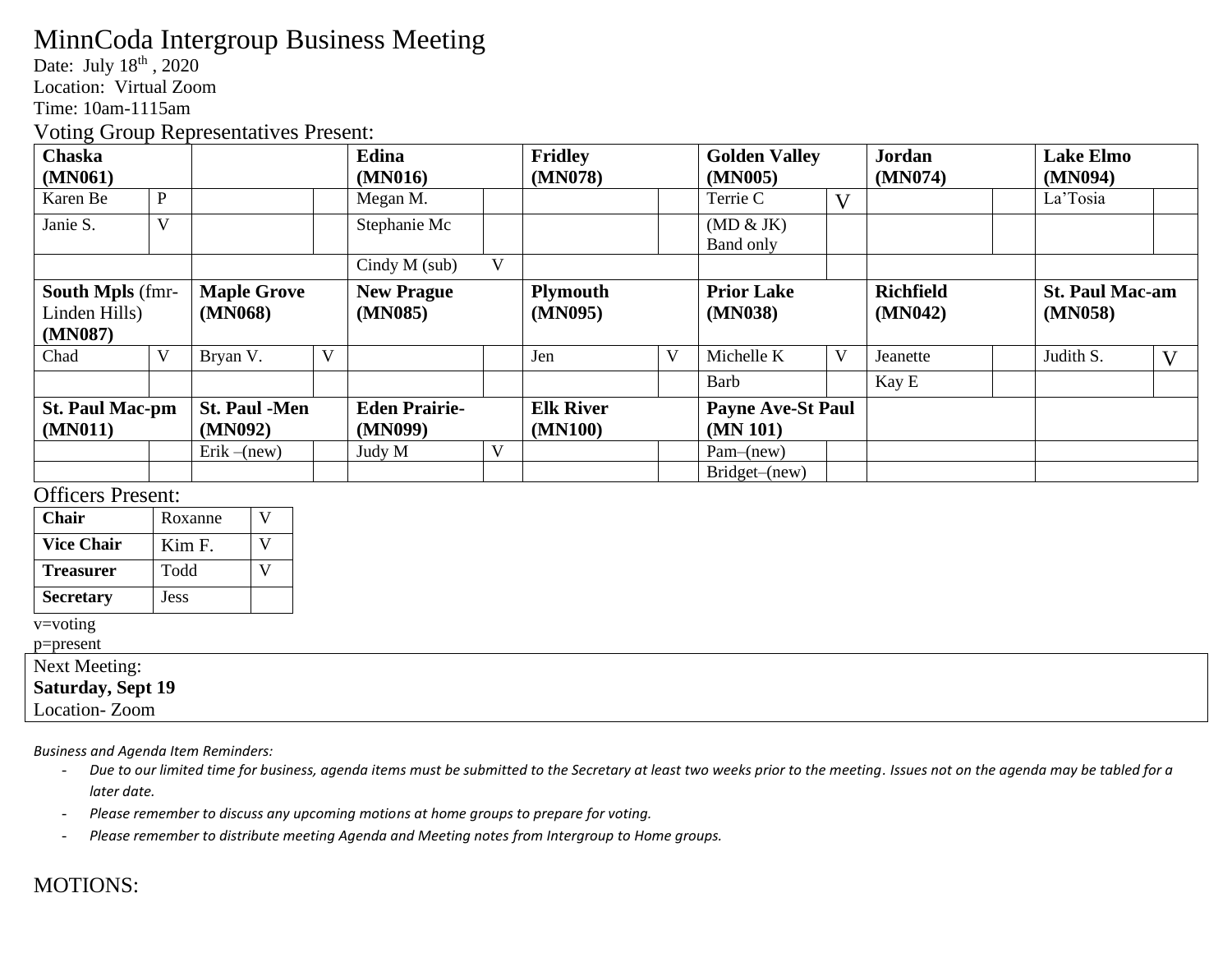| <b>Motion</b>         | 2 <sub>nd</sub> | For                   | <b>Opposed</b> | <b>Abstain</b> | <b>Other Notes</b>             |
|-----------------------|-----------------|-----------------------|----------------|----------------|--------------------------------|
| May meeting minutes   |                 | 1 <sub>2</sub><br>1/2 |                |                | Minutes posted on MinnCoDA.org |
| Elect CSC delegate(s) |                 | $1 \cap$<br>∸         |                |                |                                |
| Judith D and Judith S |                 |                       |                |                |                                |

AGENDA:

| <b>Items/Topic</b>                 | <b>Discussion</b>                                                                                                                                                                                                                                                                                      | <b>Decision Action Needed or</b><br>Follow/Up |  |  |  |  |  |  |
|------------------------------------|--------------------------------------------------------------------------------------------------------------------------------------------------------------------------------------------------------------------------------------------------------------------------------------------------------|-----------------------------------------------|--|--|--|--|--|--|
| Intro                              | <b>Opening Prayer</b>                                                                                                                                                                                                                                                                                  |                                               |  |  |  |  |  |  |
|                                    | Welcome and Introductions                                                                                                                                                                                                                                                                              |                                               |  |  |  |  |  |  |
| Announcements<br>and Reminders     | If your group is struggling, please notify one of the Intergroup officers before disbanding.                                                                                                                                                                                                           |                                               |  |  |  |  |  |  |
|                                    | If you are starting a new meeting or know of one starting, please notify Intergroup via<br>Band.                                                                                                                                                                                                       |                                               |  |  |  |  |  |  |
|                                    | If your group is planning a fun event and wants to include the larger fellowship, please<br>notify an Intergroup officer so we can advertise it on Band and at meetings.                                                                                                                               |                                               |  |  |  |  |  |  |
|                                    | If you would like to be on one of our many service committees, please let one of the officers<br>know and we will get you in contact with the other team members. (Current Committees<br>include: Fun, Outreach, Hospitals and Institutions, Mini-Conference, Retreat)                                 |                                               |  |  |  |  |  |  |
|                                    | If you are electing a new GSR please contact an officer-to add them to band as well as<br>give overview information on GSR position including tutorial of band and where to see<br>intergroup meeting dates; review by-laws; discuss intergroup procedures; copies of<br>previous meeting minutes etc. |                                               |  |  |  |  |  |  |
|                                    | If your group is returning to in-person meetings- please post on Band and                                                                                                                                                                                                                              |                                               |  |  |  |  |  |  |
|                                    | notify Roxanne to update MinnCoda.org                                                                                                                                                                                                                                                                  |                                               |  |  |  |  |  |  |
| Previous meeting<br><b>Minutes</b> | Motion or discussion                                                                                                                                                                                                                                                                                   | approved                                      |  |  |  |  |  |  |
| CoDA Mtgs:                         | In Person mtgs: Saturday Maple Grove, Prior Lake, Elk River, Maple Grove Monday (J.O.Y.) and Friday (T.G.I.F), St Paul Monday                                                                                                                                                                          |                                               |  |  |  |  |  |  |
| In person<br>vs Zoom?              | Men's meeting plans to try parking lot meetings starting August 10.                                                                                                                                                                                                                                    |                                               |  |  |  |  |  |  |
|                                    | Public zoom: Sat: NE Mpls, Sundays: Fridley, Mondays: GV, St Paul Mac Men, Richfield, Tuesdays: Plymouth, South mpls(Linden<br>Hills), Weds: Edina women, St Paul Mac a.m.(listed on CoDA.org), St Paul Mac p.m., Thurs: East metro, Eden Prairie, Fridays: St<br>Paul Payne Ave,                      |                                               |  |  |  |  |  |  |